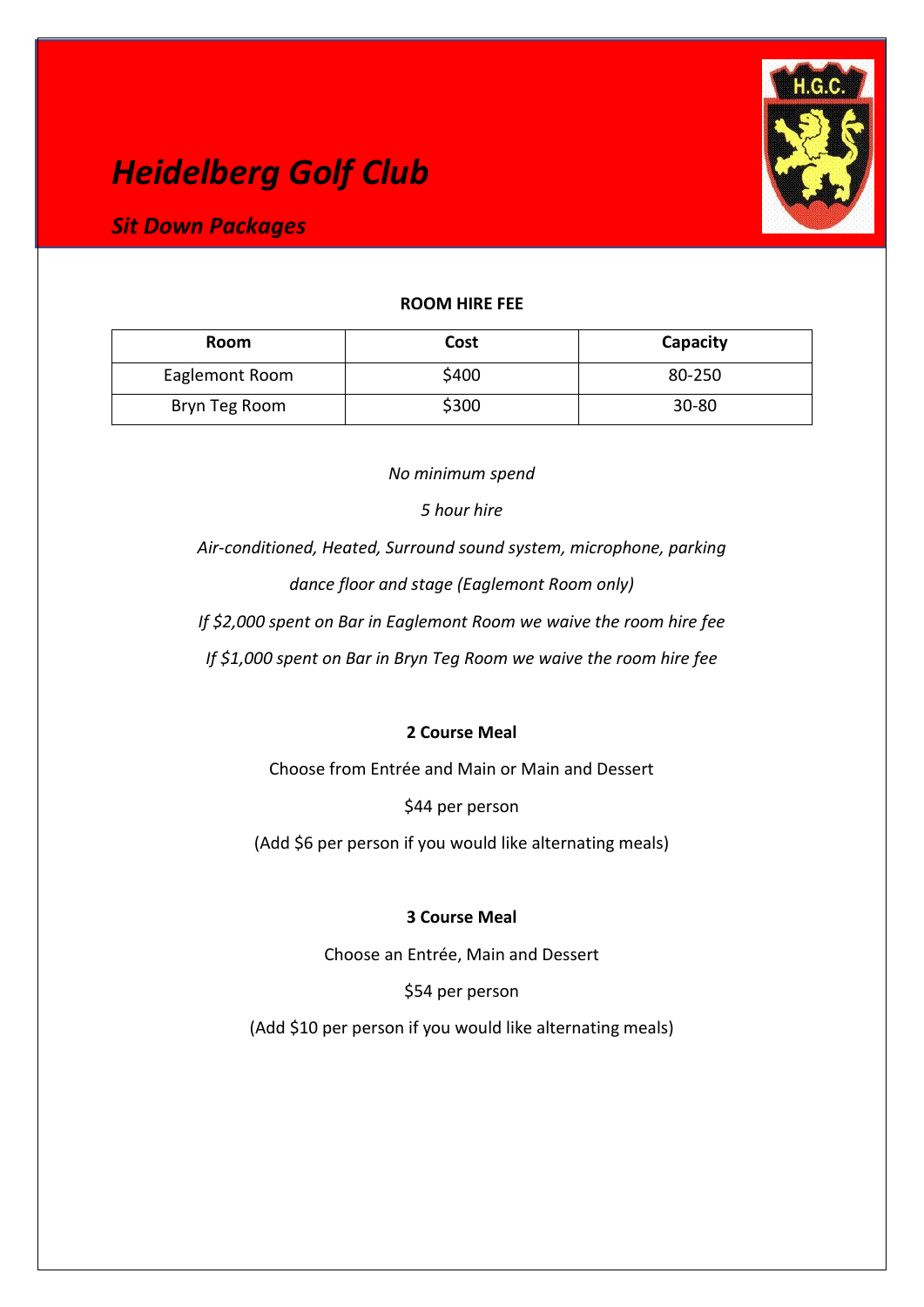#### **Add on to your Package**

Cheese Platter \$30 per platter

Antipasto Platter \$30 per platter

Crunchy Platter \$15 per platter

Dessert Buffet \$7 per person

Cocktail on Arrival \$10

### Cakeage:

Served on Platter to cake table - \$50

Served individually to each guest \$2 per person

Chair cover and Sash \$3 per chair

Barefoot Lawn Bowls \$5 per person

#### **Drinks Packages**

Packages includes Beer, Wine, Soft drink, Tea/Coffee

| 3hr Drinks Package   | $\overline{\phantom{a}}$ | \$40 |
|----------------------|--------------------------|------|
| 4hr Drinks Package   | -                        | \$45 |
| 4.5hr Drinks Package | $\overline{\phantom{a}}$ | \$50 |
| 5hr Drinks Package   |                          | \$55 |

**Or we can charge your drinks on consumption**

**Purchase a drinks package for over 100 people and receive a free dessert buffet**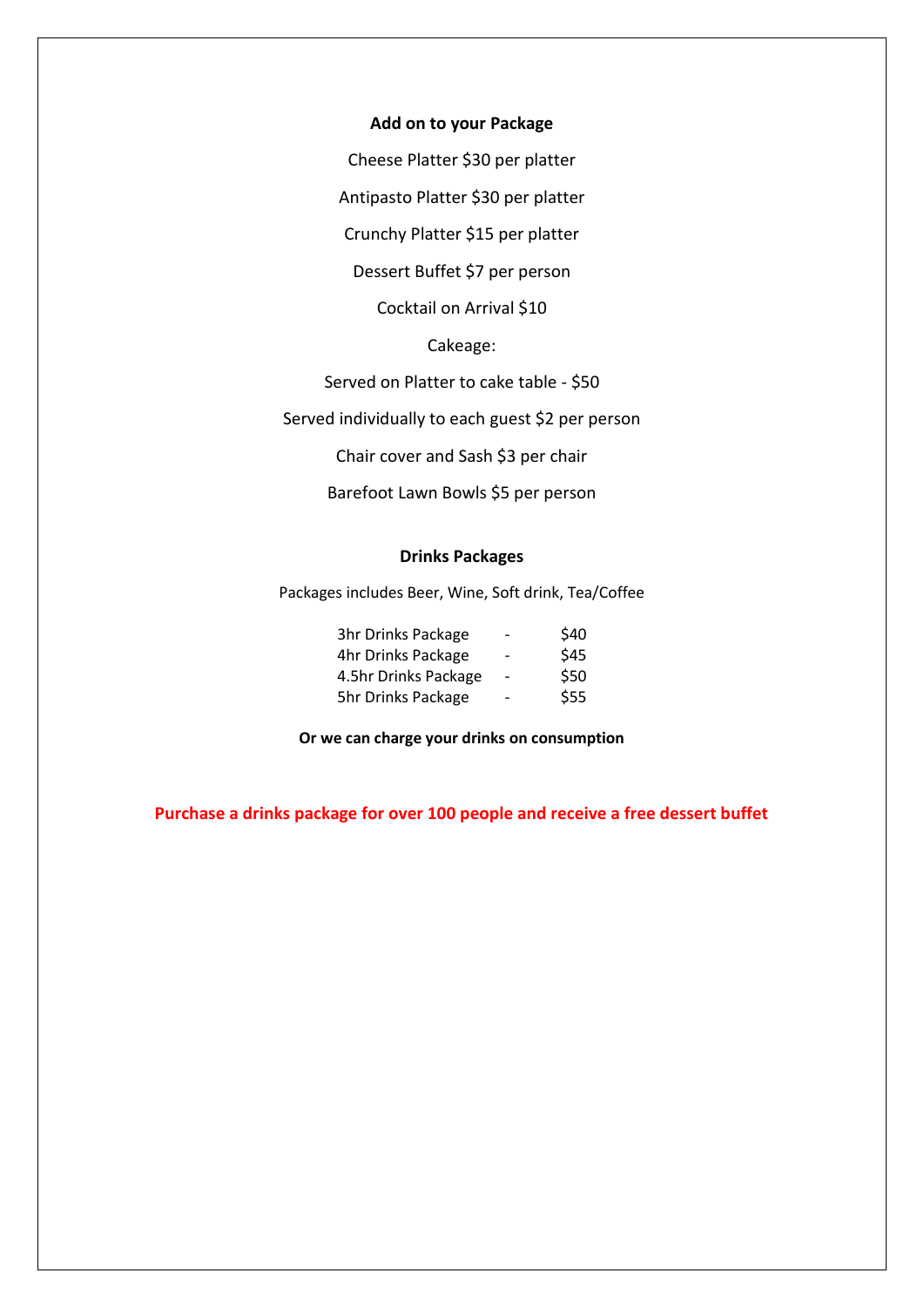# *Heidleberg Golf Club*

*Sit Down Menu* 



## ENTRÉE

.

Thai Pumpkin Soup Minestrone Soup Zucchini and Bacon Soup Peking Duck Pancakes Vietnamese Chicken Skewers Vietnamese Chicken Salad Tempura Prawns with chilli, coriander and a lime mayo Pumpkin Gnocchi with a tomato and basil sauce Caesar Salad Fresh Calamari on rocket with a citrus drizzle Porcini mushroom risotto with roast butternut pumpkin and baby spinach Housemade traditional cannelloni Lamb Koftas with minted yogurt Housemade Thai fishcakes with nam jim dipping sauce Housemade salt and pepper and smoked paprika squid with aioli dipping sauce

#### MAIN

Rolled Roast Sirloin with prosciutto, sundried tomatoes, baby spinach and bocconcini served with roast chat potatoes and baked truss tomatoes Eye Fillet on porcini mash with smashed peas Slow cooked beef cheeks with thyme and mushroom on creamy mash Lamb Shank served on mash potato Maple infused crispy pork Belly on cous cous Barramundi served on a noodle pancake Atlantic Salmon on rosti potato with dill hollandaise Chicken Breast in lemon and dill panko crumbs topped with Mexican salsa and trio of cheeses Kale & Feta Frittata with sweet potato Spinach and Blackjack cheese stuffed chicken breast wrapped in bacon